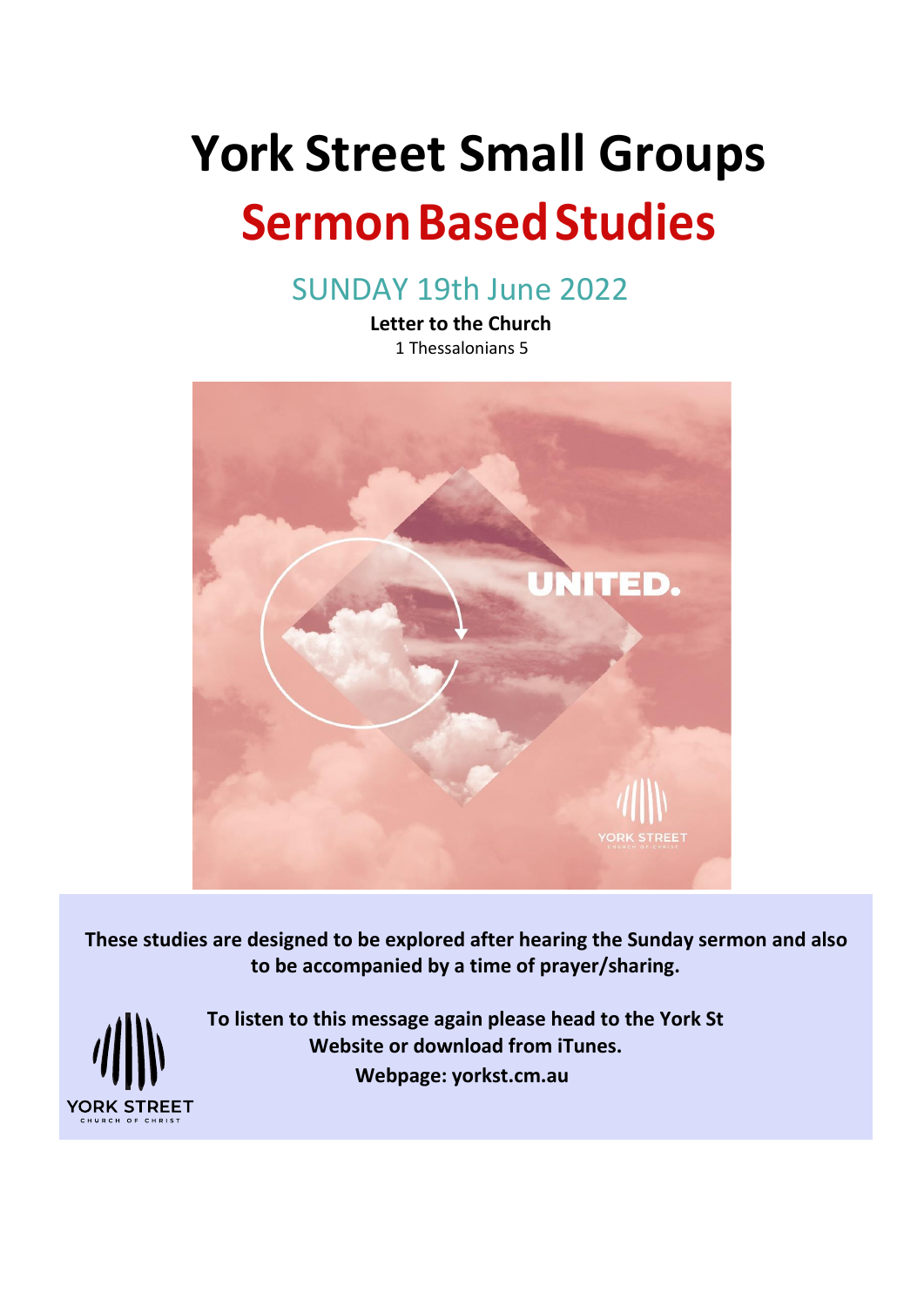## **GETTING STARTED**

**Q1.** As a Christian, it is important to be faithful to God. Being faithful has a positive effect on your life and it also enable you to live out your greatness with confidence.

How has God been faithful to you in the past year?

**Q2.** What does it mean to pray without ceasing? How can you improve your prayer life in the coming year? How can we help people that are new to Christ strengthen their pray life?

**Q3**. Why are we supposed to give thanks in everything? How can we give thanks in everything? What principles from the Bible can help us to do this?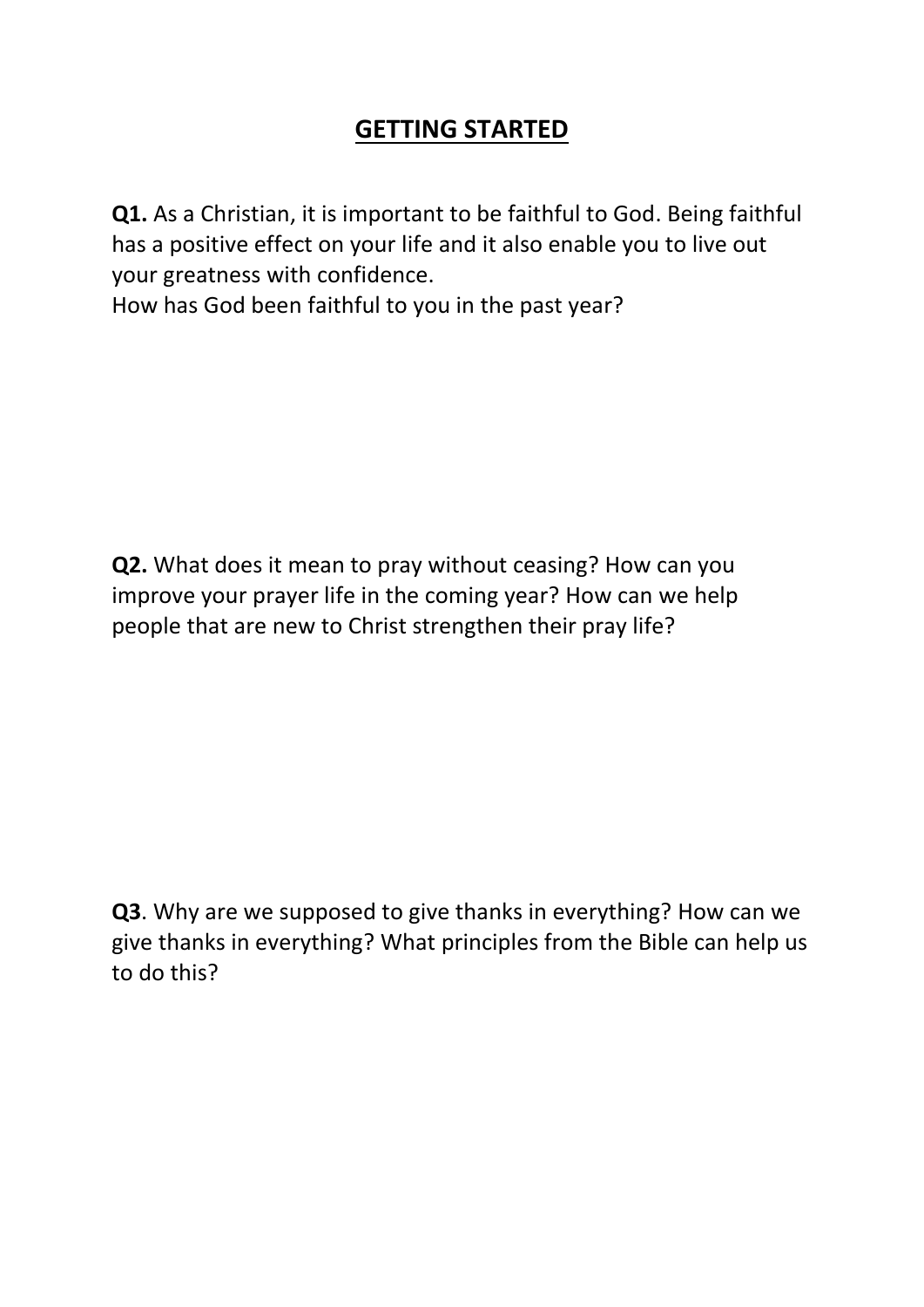**Q4.** We are to CELEBREATE WHAT CHRIST does in and though OTHERS… "Acknowledge those who work hard". What do you consider to be hard work/ good job done? What are ways we can demonstrate our acknowledgment of other to encourage them?

# **INTO THE WORD**

**Read** 1 Thessalonians 5:21

**Q5.** What does it mean to hold fast to that which is good? What does it mean to test everything? How do we do this?

**Q6.** What does it mean to rejoice always (1 Thessalonians 5:16)? How and why Is It Important?